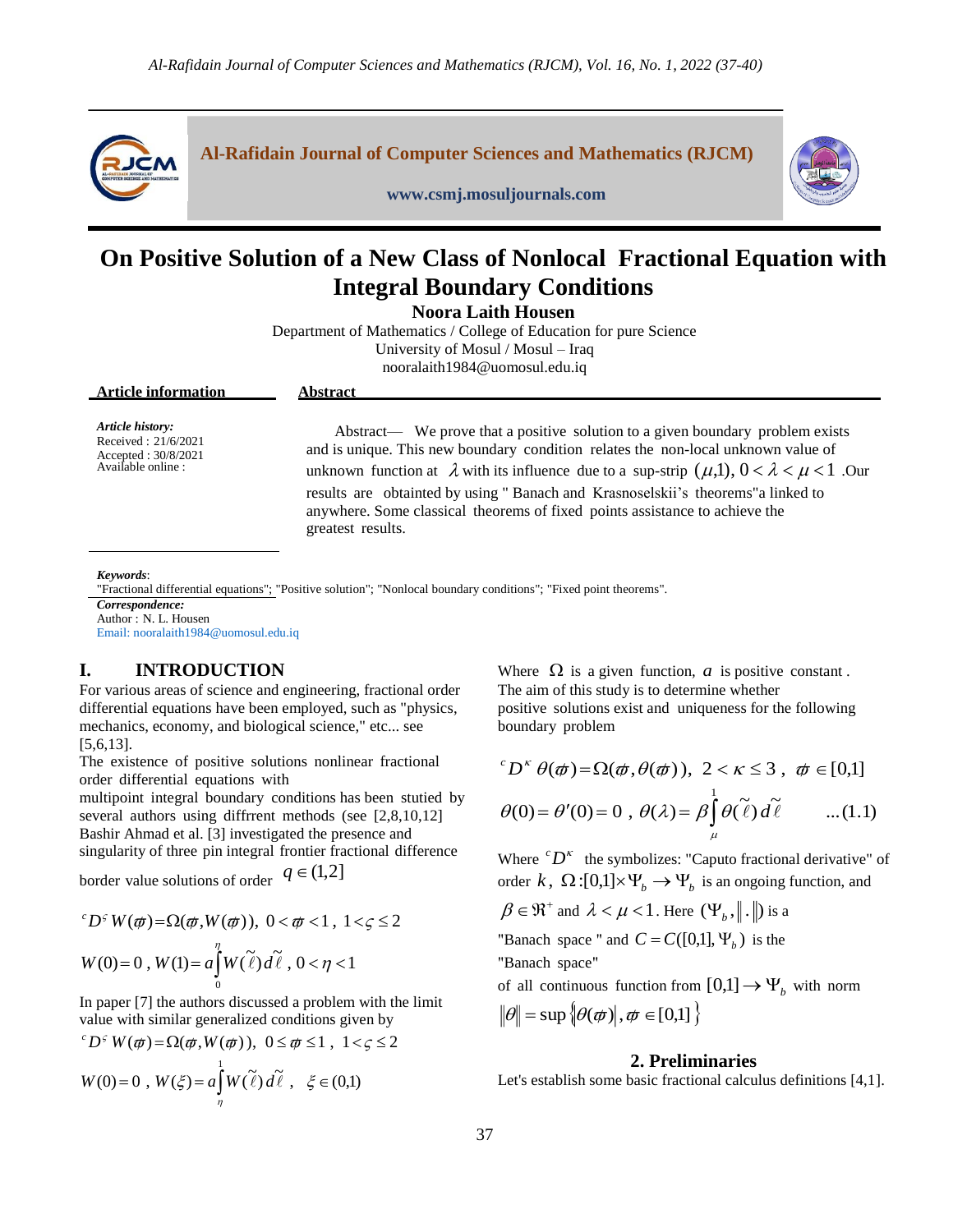**Definition 2.1** : For a continuous function  $\hbar$  :  $[0,\infty) \rightarrow \Re$ the derivative of fractional order v is defined as

$$
{}^{c}D^{\hat{b}}\hbar(\varpi) = \frac{1}{\Gamma(\tilde{n}-\hat{b})} \int_{0}^{\varpi} (\varpi - \tilde{\ell})^{\tilde{n}-\hat{b}-1} \hbar^{(\tilde{n})} (\tilde{\ell}) d\tilde{\ell}, \ \tilde{n}-1 < \hat{b} < n \ \dots \ (2.1)
$$
  
\n
$$
\tilde{n} = [\hat{b}] + 1 \ \text{and} \ {}^{c}D^{\hat{b}} \text{ denotes the Caputo derivative.}
$$

**Definition 2.2** : The fractional integral of order  $\zeta$  is define as

$$
I^{\varsigma}\lambda(\boldsymbol{\phi}) = \frac{1}{\Gamma(\varsigma)} \int_{0}^{\boldsymbol{\phi}} \frac{\lambda(\ell)}{(\boldsymbol{\phi} - \tilde{\ell})^{1-\varsigma}} d\tilde{\ell}, \ \varsigma > 0 \qquad \dots \ (2.2)
$$

Which is called Riemann-Liouville integral, where there is an integral exists.

**Definition 2.3** : The derivative p "Riemann-Liouville" for continuous function  $\hat{g}(\boldsymbol{\phi})$  is given by

$$
D^p \tilde{g}(\boldsymbol{\phi}) = \frac{1}{\Gamma(\tilde{n} - p)} \left(\frac{d}{d\boldsymbol{\phi}}\right)^{\tilde{n}} \int_{0}^{\tilde{\phi}} (\boldsymbol{\phi} - \tilde{\ell})^{\tilde{n} - p - 1} \tilde{g}(\tilde{\ell}) d\tilde{\ell} \dots (2.3)
$$

If point specified on the right side on  $(0, \infty)$ ,  $\breve{n} = [p]+1$ . These definitions sings to the

nonlocal fractional derivative which is different from the local fractional derivative which is defined in [11].

**Lemma 2.4** :  $($  see [9]) The overall answer for the equation  ${}^{c}D^{\delta}\theta(\varphi)=0$  is provided by

 $\theta(\boldsymbol{\phi}) = c_1 \boldsymbol{\phi}^{\delta - 1} + c_2 \boldsymbol{\phi}^{\delta - 2} + \ldots + c_m \boldsymbol{\phi}^{\delta - N}$  $...(2.4)$ Where  $c_i \in \mathfrak{R}$ ,  $i = 0,1,2,..., N - 1(N = [\delta] + 1)$  where N is smallest integer grater than or equal to  $\delta$  ( $\delta > 0$ ).

**Lemma 2.5** : A unique solution of the boundary problem  $(1.1)$  is given by

$$
\theta(\boldsymbol{\phi}) = \frac{1}{\Gamma(\kappa)} \int_{0}^{\pi} (\boldsymbol{\phi} - \tau)^{\kappa - 1} \Omega(\tau, \theta(\tau)) d\tau \n- \frac{\gamma \boldsymbol{\phi}^{\kappa - 1}}{\Gamma(\kappa)} \int_{0}^{\lambda} (\lambda - \tau)^{\kappa - 1} \Omega(\tau, \theta(\tau)) d\tau \n+ \frac{\beta \gamma \boldsymbol{\phi}^{\kappa - 1}}{\Gamma(\kappa)} \int_{\mu}^1 \left( \int_{0}^{\tau} (\tau - \breve{n})^{\kappa - 1} \Omega(\breve{n}, \theta(\breve{n})) d\breve{n} \right) d\tau \dots (2.5)
$$

Proof: For certain constants  $c_1, c_2, c_3 \in \mathbb{R}$  We've get:

$$
\theta(\phi) = \frac{1}{\Gamma(\kappa)} \int_{0}^{\pi} (\phi - \tau)^{\kappa - 1} \Omega(\tau) d\tau + c_1 \phi^{\kappa - 1} + c_2 \phi^{\kappa - 2} + c_3 \phi^{\kappa - 3}...(2.6)
$$
  
From  $\theta(0) = \theta'(0) = 0$ , we have  $c_2 = c_3 = 0$ 

By applying the second condition to  $(1.1)$ 

$$
\beta \int_{\mu}^{1} \theta(\tau) d\tau = \beta \int_{\mu}^{1} \left( \int_{0}^{\tau} \frac{(\tau - \breve{n})^{\kappa - 1}}{\Gamma(\kappa)} \Omega(\breve{n}) d\breve{n} \right) d\tau
$$

$$
= \beta \int_{\mu}^{1} \left( \int_{0}^{\tau} \frac{(\tau - \breve{n})^{\kappa - 1}}{\Gamma(\kappa)} \Omega(\breve{n}) d\breve{n} \right) d\tau + \beta c_1 \frac{1 - \mu^{\kappa}}{\kappa} \dots (2.7)
$$

and

$$
\theta(\lambda) = \frac{1}{\Gamma(\kappa)} \int_{0}^{\lambda} (\lambda - \tau)^{\kappa - 1} \Omega(\tau) d\tau + c_1 \lambda^{\kappa - 1}
$$

which imply that

$$
c_1 = \frac{-\gamma}{\Gamma(\kappa)} \int_0^{\tau} (\lambda - \tau)^{\kappa - 1} \Omega(\tau) d\tau
$$
  
+ 
$$
\frac{\beta \gamma}{\Gamma(\kappa)} \int_{\mu}^1 \left( \int_0^{\tau} (\tau - \breve{n})^{\kappa - 1} \Omega(\breve{n}) d\breve{n} \right) d\tau ... (2.8)
$$

where

$$
\gamma = [\lambda^{\kappa-1} - \frac{\beta}{\kappa} (1 - \mu^{\kappa})]^{-1}
$$

Replacing the values of

 $c_1, c_2$  and  $c_3$  in (2.6) we have obtained the solution (2.5), the proof is complete.

In view of lemma 2.5, An operator  $\aleph : \wp \to \wp$  is given by

$$
(\aleph \theta)(\phi) = \frac{1}{\Gamma(\kappa)} \int_{0}^{\pi} (\phi - \tau)^{\kappa - 1} \Omega(\tau, \theta(\tau)) d\tau
$$
  

$$
- \frac{\gamma \phi^{\kappa - 1}}{\Gamma(\kappa)} \int_{0}^{\lambda} (\lambda - \tau)^{\kappa - 1} \Omega(\tau, \theta(\tau)) d\tau
$$
  

$$
+ \frac{\beta \gamma \phi^{\kappa - 1}}{\Gamma(\kappa)} \int_{\mu}^{1} \left( \int_{0}^{\tau} (\tau - \breve{n})^{\kappa - 1} \Omega(\breve{n}, \theta(\breve{n})) d\breve{n} \right) d\tau \dots (2.9)
$$

### 3- Existence Results in a "Banach space"

**Theorem 3.1** : Let  $\Omega$  :  $[0,1] \times \Psi_b \to \Psi_b$  be a continuous function and assume that

$$
(Z1) \|\Omega(\varphi, \theta) - \Omega(\varphi, \vartheta)\| \le L \|\theta - \vartheta\|,
$$
  
\n
$$
\forall \varphi \in [0,1], \quad L > 0, \quad \theta, \vartheta \in \Psi_b.
$$
  
\nwith  $L < \frac{1}{\Delta}$ , where  $\Delta$  is given by  
\n
$$
\Delta = \frac{1}{\Gamma(\kappa + 1)} \left( 1 + \frac{|\gamma| \left[ \lambda^{\kappa} (\kappa + 1) + |\beta| (1 - \mu^{\kappa + 1}) \right]}{\kappa + 1} \right) \dots (3.1)
$$

Then the limit value of the problem  $(1.1)$  has a unique solution.

**Proof** : Let 
$$
\sup_{\phi \in [0,1]} |\Omega(\phi,0)| = H
$$
 and choosing  
 $z \ge \Delta H (1 - L\Delta)^{-1}$ , we show that  $\aleph B_z \subset B_z$  where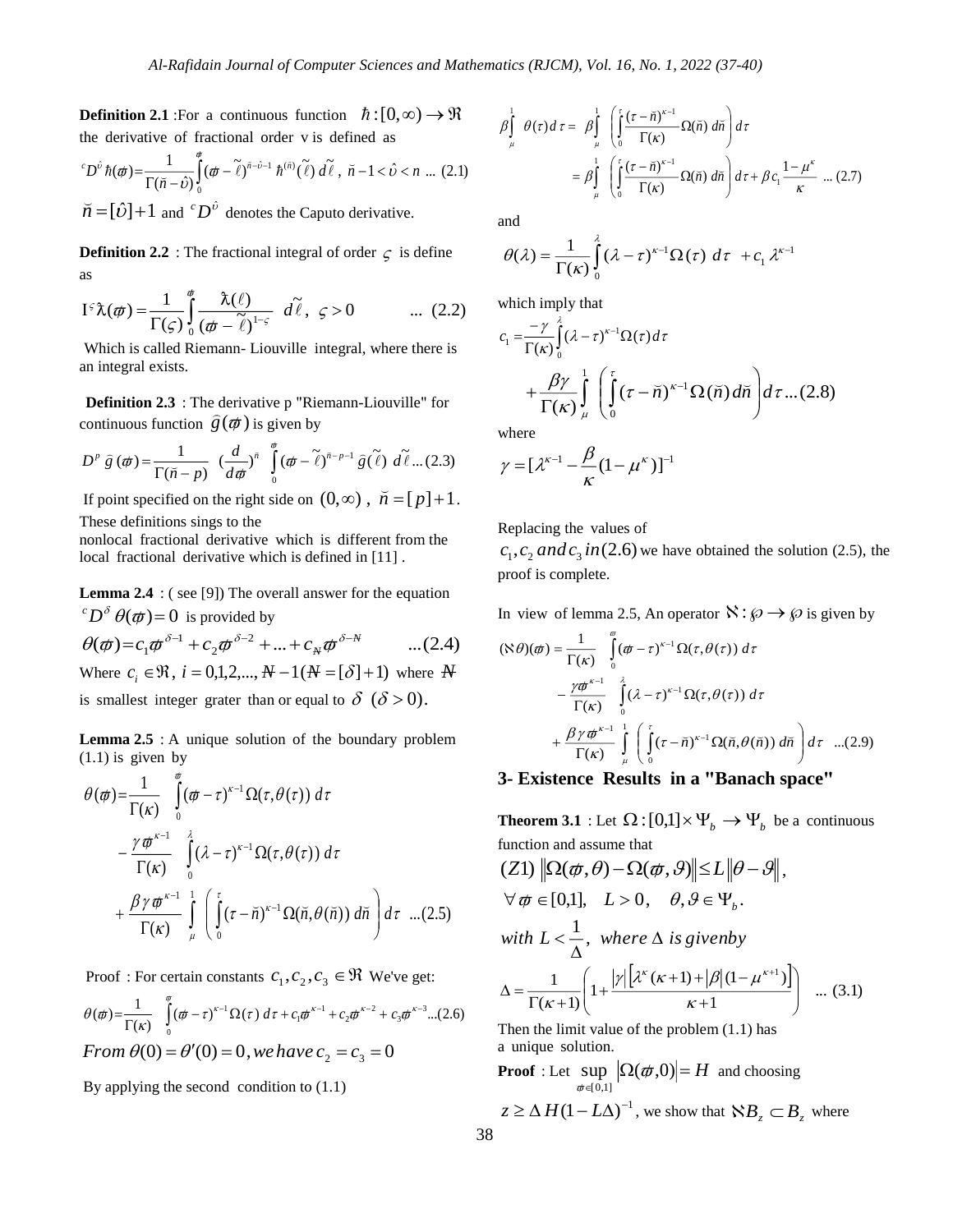$$
B_z = \left\{\theta \in \mathcal{G} : ||\theta|| \leq z\right\} \text{ for } \theta \in B_z \text{ we have}
$$
\n
$$
||\mathcal{R}(\theta)||\theta|| \leq \int_0^{\pi} \frac{(\theta - \tau)^{s-1}}{(\Gamma(k))} |\Omega(\tau, \theta(\tau)) - \Omega(\tau, 0) + \Omega(\tau, 0)| d\tau
$$
\n
$$
+ |\gamma| \theta^{\pi-1} \int_0^{\frac{1}{2}} \frac{(\lambda - \tau)^{s-1}}{\Gamma(k)} |\Omega(\tau, \theta(\tau)) - \Omega(\tau, 0) + \Omega(\tau, 0)| d\tau
$$
\n
$$
+ |\gamma| \theta^{\pi-1} \int_0^1 \left( \frac{(\tau - \bar{\eta})^{s-1}}{\Gamma(k)} |\Omega(\bar{\eta}, \theta(\bar{\eta})) - \Omega(\bar{\eta}, 0) + \Omega(\bar{\eta}, 0)| d\bar{\eta} \right) d\tau \right\}
$$
\n
$$
\leq \sup_{\theta \in [0,1]} \left\{ \int_0^{\pi} \frac{(\theta - \tau)^{s-1}}{\Gamma(k)} [\Omega(\tau, \theta(\tau)) - \Omega(\tau, 0) + |\Omega(\tau, 0)|] d\tau
$$
\n
$$
+ |\gamma| \theta^{\pi-1} \int_0^1 \left( \frac{(\lambda - \tau)^{s-1}}{\Gamma(k)} [\Omega(\tau, \theta(\tau)) - \Omega(\tau, 0) + |\Omega(\tau, 0)|] d\tau \right\}
$$
\n
$$
+ |\gamma| \theta^{\pi-1} \int_0^1 \left( \int_0^{\frac{1}{2}} \frac{(\tau - \bar{\eta})^{s-1}}{\Gamma(k)} [\Omega(\tau, \theta(\tau)) - \Omega(\tau, 0) + |\Omega(\tau, 0)|] d\bar{\eta} \right) d\tau \right\}
$$
\n
$$
\leq (Lz + H) \left[ \int_0^{\frac{1}{2}} \frac{(\theta - \tau)^{s-1}}{\Gamma(k)} d\tau + |\gamma| \theta^{s-1} \int_0^{\frac{1}{2}} \frac{(\lambda - \tau)^{s-1}}{\Gamma(k)} d\tau
$$
\n
$$
+ |\gamma| |\theta |\theta^{s-1} \int_0^1 \left( \int_0^{\frac{1}{2}} \frac{(\tau - \bar{\eta})^{s-1}}{\Gamma(k)} \right) d\
$$

for  $\Delta$  shall be provided by (3.1). Note that  $\Delta$  just one of the issue parameters depends on.

As 
$$
L < \frac{1}{\Delta}
$$
, so  $\aleph$  is a contraction.

Next, we argue that (1.1) solutions exist by the use "fixed point theorem" [9] of Krasnoselskii.

Theorem 3.2 : ("The fixed point theorem of Krasnoselskii"). Let *S* be a closed convex and not void subset of a "Banach" space"  $\Psi_b$ . Let  $A_c$ ,  $B_c$  to be the operators That's it.

- (a)  $A_c \theta + B_c \theta \in S$  whenever  $\theta, \theta \in S$ ;
- (b)  $A_c$  is compact and continuous;
- (c)  $B_c$  is a contraction. Then it is available  $z \in S$ That's it.  $z = \ddot{A}z + \ddot{B}z$ ;

**Theorem 3.3** : Let  $\Omega$  :  $[0,1] \times \Psi_b \to \Psi_b$  be a continual common mapping of function limited sub-sets of  $[0,1] \times \Psi_b$ into comparatively built-in subsets of  $\Psi_b$  and assume that  $(Z2)$   $\|\Omega(\varpi, \theta)\| \leq \delta(\varpi)$ , *for all* $(\varpi, \theta) \in [0,1] \times \Psi_b$  and  $\delta \in L^1([0,1], \mathfrak{R}^+)$  and (Z1) holds with  $\left[\lambda^{\kappa}(\kappa+1)+|\beta|(1-\mu^{\kappa+1})\right]<1$  ...(3.4)  $(\kappa + 1) + |\beta| (1 - \mu^{\kappa+1})$  $(\kappa+1)$ 1  $\,<$ J Г  $\overline{\phantom{a}}$ l ſ  $\mathrm{+}$ + 1) + 1*8* 1 (1 –  $\Gamma(\kappa + )$  $\hskip 0.025cm +$ к  $|\gamma| |\lambda^{\kappa}(\kappa+1)+|\beta| (1-\mu)$ к  $L \qquad |\gamma| |\lambda^k (\kappa + 1) + |\beta| (1 - \mu^k)$ 

Then the problem  $(1.1)$  has at least one solution on  $[0,1]$ .

**Proof:** Setting 
$$
\sup_{\phi \in [0,1]} |\delta(\phi)| = ||\delta||
$$
, we fix  

$$
\overline{z} \ge \frac{||\delta||}{\Gamma(\kappa+1)} \left(1 + \frac{|\gamma| [\lambda^{\kappa}(\kappa+1) + |\beta| (1 - \mu^{\kappa+1})]}{\kappa+1} \right) \dots (3.5)
$$

and consider  $\ddot{B}_{\bar{z}} = \{ \theta \in \wp : ||\theta|| \leq \bar{z} \}$ . We define operators *I* and *J* on  $\ddot{B}_{\bar{z}}$  as

$$
(I\theta)(\varpi) = \frac{1}{\Gamma(\kappa)} \int_{0}^{\varpi} (\varpi - \tau)^{\kappa - 1} \Omega(\tau, \theta(\tau)) d\tau ... (3,6)
$$

$$
(J\theta)(\varpi) = -\frac{\gamma \varpi^{\kappa - 1}}{\Gamma(\kappa)} \int_{0}^{\lambda} (\lambda - \tau)^{\kappa - 1} \Omega(\tau, \theta(\tau)) d\tau
$$

$$
+ \frac{\beta \gamma \varpi^{\kappa - 1}}{\Gamma(\kappa)} \int_{\mu}^{\tau} \left( \int_{0}^{\tau} (\tau - \breve{n})^{\kappa - 1} \Omega(\breve{n}, \theta(\breve{n})) d\breve{n} \right) d\tau
$$

For  $\theta$ ,  $\theta \in \ddot{B}_{\bar{z}}$ , we find that

$$
\|I\theta + J\theta\| = \left\|\frac{1}{\Gamma(\kappa)}\int_{0}^{\pi} (\varpi - \tau)^{\kappa - 1} \Omega(\tau, \theta(\tau)) d\tau - \frac{\gamma \varpi^{\kappa - 1}}{\Gamma(\kappa)} \int_{0}^{\lambda} (\lambda - \tau)^{\kappa - 1} \Omega(\tau, \theta(\tau)) d\tau\right\|
$$